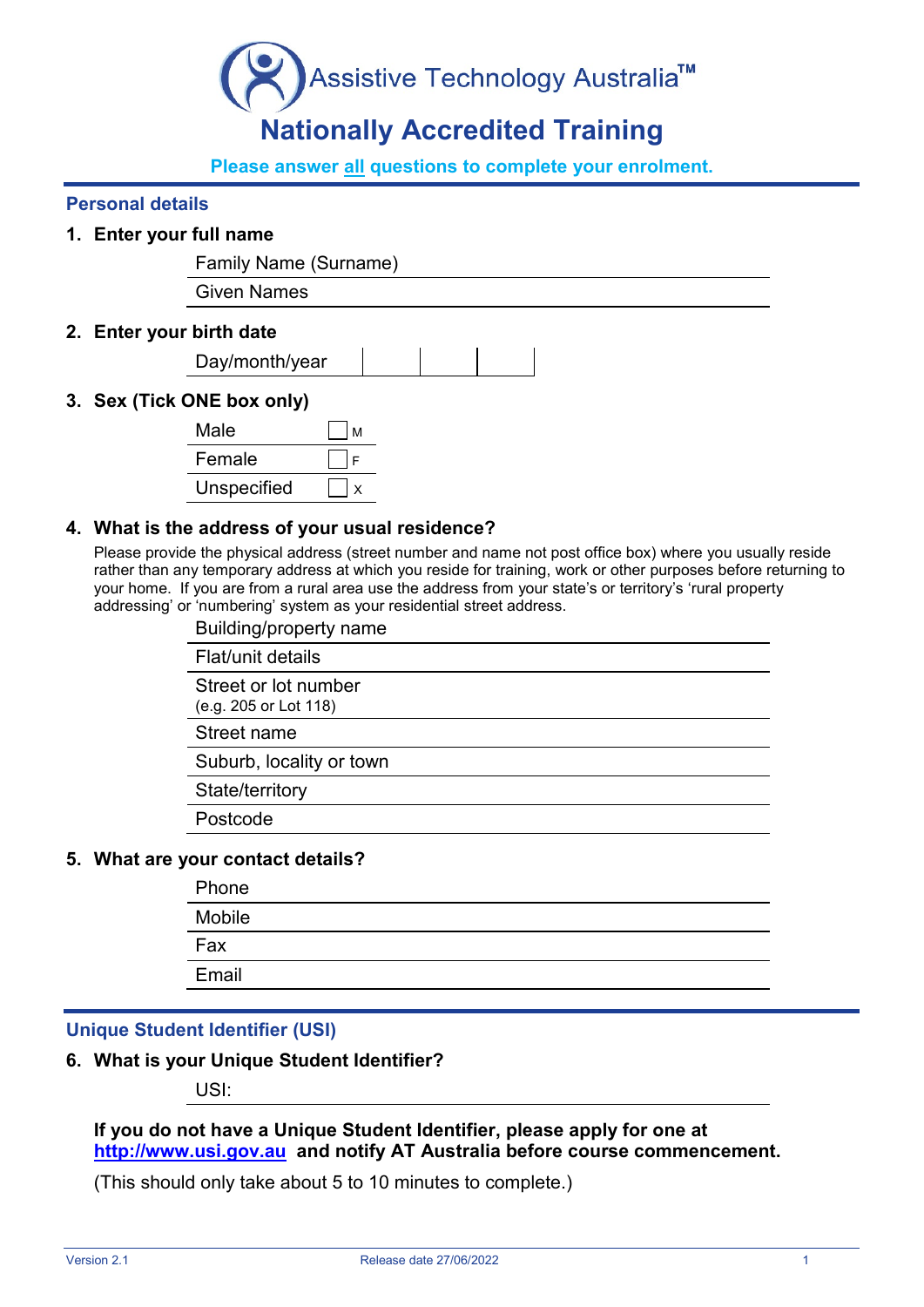|                   | 7. In which country were you born?<br>Australia<br>Other – please specify<br>In which town/city were you born?                                                 | 1101                     |                                                                                       |
|-------------------|----------------------------------------------------------------------------------------------------------------------------------------------------------------|--------------------------|---------------------------------------------------------------------------------------|
|                   |                                                                                                                                                                |                          |                                                                                       |
| 8. Citizenship    |                                                                                                                                                                |                          |                                                                                       |
|                   |                                                                                                                                                                |                          |                                                                                       |
|                   |                                                                                                                                                                |                          |                                                                                       |
|                   |                                                                                                                                                                |                          |                                                                                       |
|                   | Australian□                                                                                                                                                    | Permanent Res $\Box$     | Temp Resident $\Box$                                                                  |
|                   | Other□ specify:                                                                                                                                                |                          |                                                                                       |
|                   | 9. Do you speak a language other than English at home?                                                                                                         |                          |                                                                                       |
|                   | (If more than one language, indicate the one that is spoken most often)                                                                                        |                          |                                                                                       |
|                   | No, English only                                                                                                                                               | 1201                     | English only - Go to question 11                                                      |
|                   | Yes, other - please specify                                                                                                                                    |                          |                                                                                       |
|                   | 10. How well do you speak English?                                                                                                                             |                          |                                                                                       |
|                   | Very well                                                                                                                                                      |                          |                                                                                       |
|                   | Well                                                                                                                                                           | $\overline{2}$           |                                                                                       |
|                   | Not well                                                                                                                                                       | 3                        |                                                                                       |
|                   | Not at all                                                                                                                                                     | 4                        |                                                                                       |
|                   | 11. Are you of Aboriginal or Torres Strait Islander origin?<br>(For persons of both Aboriginal and Torres Strait Islander origin, mark both 'Yes' boxes)<br>No |                          |                                                                                       |
|                   | Yes, Aboriginal                                                                                                                                                |                          |                                                                                       |
|                   | Yes, Torres Strait Islander                                                                                                                                    |                          |                                                                                       |
|                   |                                                                                                                                                                |                          |                                                                                       |
| <b>Disability</b> |                                                                                                                                                                |                          |                                                                                       |
|                   |                                                                                                                                                                |                          | 12. Do you consider yourself to have a disability, impairment or long-term condition? |
|                   | Yes<br>Y                                                                                                                                                       |                          |                                                                                       |
|                   | No.                                                                                                                                                            | N No - Go to question 14 |                                                                                       |

| Hearing/deaf              | 11 |
|---------------------------|----|
| Physical                  | 12 |
| Intellectual              | 13 |
| Learning                  | 14 |
| <b>Mental illness</b>     | 15 |
| Acquired brain impairment | 16 |
| Vision                    | 17 |
| <b>Medical condition</b>  | 18 |
| Other                     | 19 |
|                           |    |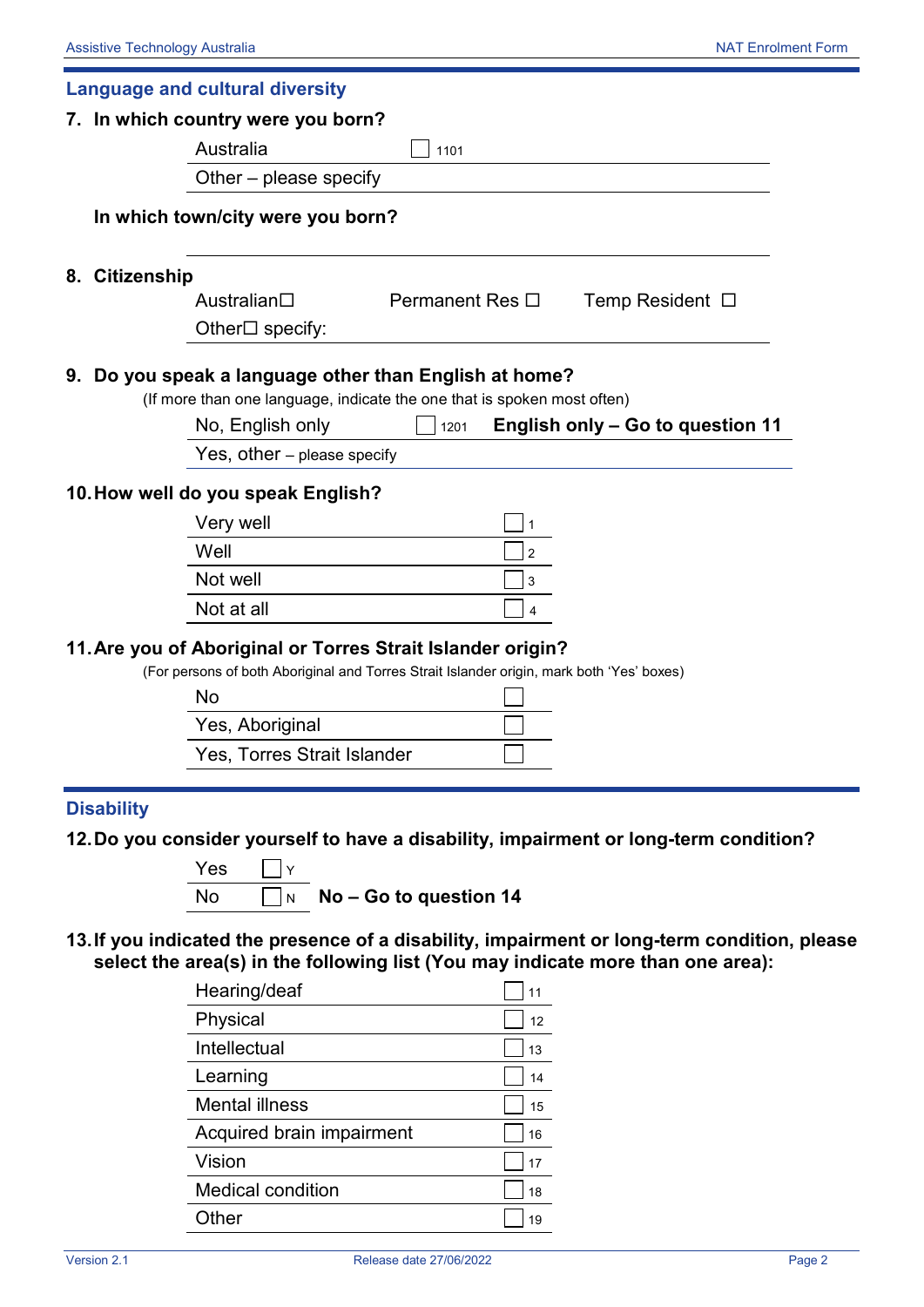#### **Schooling**

#### **14.What is your highest COMPLETED school level? (Tick ONE box only)**

| Year 12 or equivalent | 12        |
|-----------------------|-----------|
| Year 11 or equivalent | 111       |
| Year 10 or equivalent | 10        |
| Year 9 or equivalent  | $\Box$ 09 |
| Year 8 or below       | 08        |
| Never attended school |           |

Never attended school – go to question 16

#### **15.In which YEAR did you complete that school level?**

#### **16.Are you still attending secondary school?**



#### **Previous qualifications achieved**

#### **17.Have you SUCCESSFULLY completed any of the following qualifications?**

| 75. |  |
|-----|--|
|     |  |

N **No –** go to question 19

#### **18.If YES, then tick ANY applicable boxes.**

|                                                     |     | Year | Recognition |
|-----------------------------------------------------|-----|------|-------------|
|                                                     |     |      | Aust/Other  |
|                                                     |     |      |             |
| Bachelor degree or higher degree                    | 008 |      |             |
| Advanced diploma or associate degree                | 410 |      |             |
| Diploma (or associate diploma)                      | 420 |      |             |
| Certificate IV (or advanced certificate/technician) | 511 |      |             |
| Certificate III (or trade certificate)              | 514 |      |             |
| Certificate II                                      | 521 |      |             |
| Certificate I                                       | 524 |      |             |
| Certificates other than the above                   | 990 |      |             |

#### **Employment**

#### **19.Of the following categories, which BEST describes your current employment status?** (**Tick ONE box only**)

| Full-time employee                            | 01             |
|-----------------------------------------------|----------------|
| Part-time employee                            | 02             |
| Self employed – not employing others          | 03             |
| Employer                                      | 04             |
| Employed - unpaid worker in a family business | 0 <sub>5</sub> |
| Unemployed – seeking full-time work           | 06             |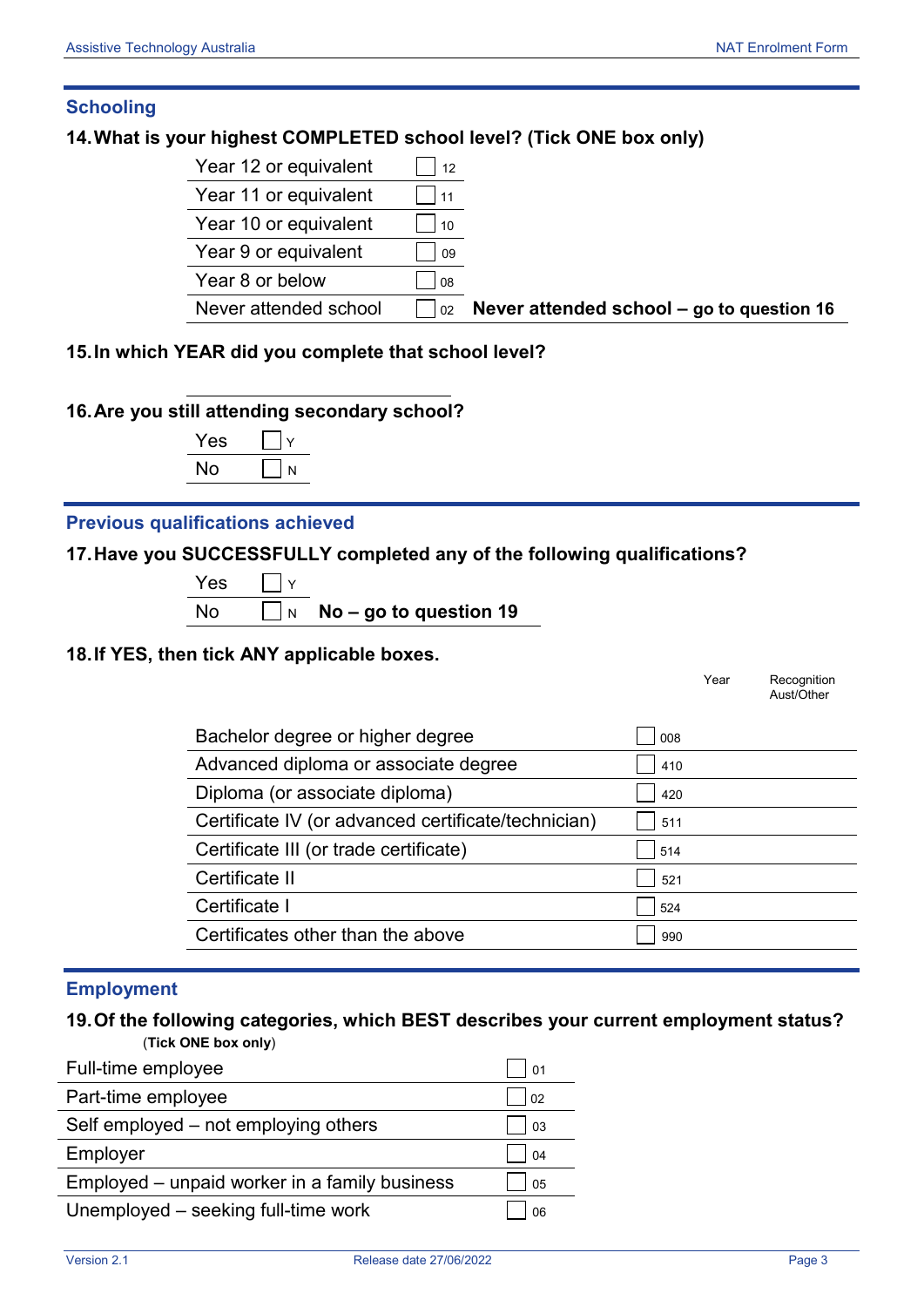| Unemployed – seeking part-time work   | $\vert$ $\vert$ 07 |
|---------------------------------------|--------------------|
| Not employed – not seeking employment | $\Box$ 08          |

#### **20.Current Employment Details**

AT Australia will contact your employer to complete a questionnaire. Their feedback will play an important role in developing the quality of training at AT Australia.

> **Occupation** Organisation Name Employer's Contact Name Employer's Contact Phone Employer's Email

#### **Study reason**

**21.Of the following categories, which BEST describes your main reason for undertaking this course/traineeship/apprenticeship? (Tick ONE box only)**

| To get a job                              | 01 |
|-------------------------------------------|----|
| To develop my existing business           | 02 |
| To start my own business                  | 03 |
| To try for a different career             | 04 |
| To get a better job or promotion          | 05 |
| It was a requirement of my job            | 06 |
| I wanted extra skills for my job          | 07 |
| To get into another course of study       | 08 |
| For personal interest or self-development | 12 |
| Other reasons                             |    |

#### **22.Are you intending to complete the assessment or undertake the course work only? (Tick ONE box only)**

| <b>Complete Assessment</b> | $\vert$ $\vert$ 01 |
|----------------------------|--------------------|
| Course work only           | $\vert$ $\vert$ 02 |

If course work only, please explain why (eg CPD points)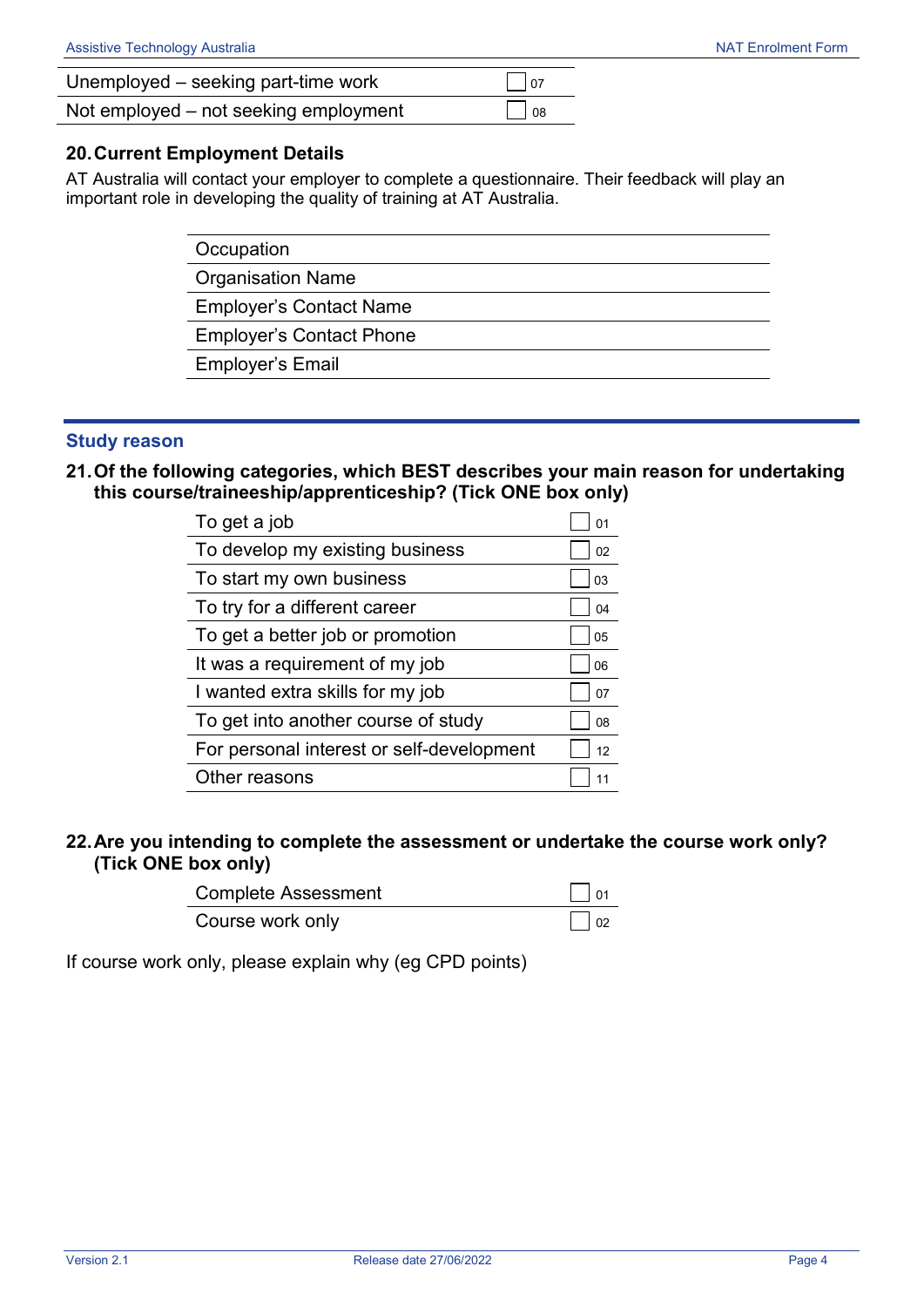### **Course Details**

Total fee will be paid on enrolment of each individual unit:

| <b>Unit</b>                                       | <b>Date</b> | <b>Cost</b> | Unit/s you want<br>to attend |
|---------------------------------------------------|-------------|-------------|------------------------------|
|                                                   |             |             |                              |
| NAT10909001 - Provide expert advice and           |             | \$890       |                              |
| guidance on assistive technology for              |             |             |                              |
| communication                                     |             |             |                              |
| NAT10909002 - Provide expert advice and           |             | \$450       |                              |
| guidance on walking and mobility aids             |             |             |                              |
| NAT10909003 - Provide expert advice and           |             | \$890       |                              |
| guidance on manual wheelchairs                    |             |             |                              |
| NAT10909004 - Provide expert advice and           |             | \$450       |                              |
| guidance on powered mobility options              |             |             |                              |
| NAT10909005 - Provide expert advice and           |             | \$450       |                              |
| guidance on assistive technology for self-care    |             |             |                              |
| activities                                        |             |             |                              |
| NAT10909006 - Provide expert advice and           |             | \$450       |                              |
| guidance on assistive technology for lifting and  |             |             |                              |
| transfer activities                               |             |             |                              |
| NAT10909007 - Provide expert advice and           |             | \$450       |                              |
| guidance on assistive technology for transport    |             |             |                              |
| NAT10909008 - Provide expert advice and           |             | \$450       |                              |
| guidance on assistive technology for daily living |             |             |                              |
| activities                                        |             |             |                              |
| NAT10909009 - Provide expert advice and           |             | \$450       |                              |
| guidance on assistive technology for computer     |             |             |                              |
| access and office activities                      |             |             |                              |
| NAT10909010 - Provide expert advice and           |             | \$450       |                              |
| guidance on assistive technology on pressure      |             |             |                              |
| support surfaces                                  |             |             |                              |
| NAT10909011 - Provide expert advice and           |             | \$450       |                              |
| guidance on assistive technology in the built     |             |             |                              |
| environment                                       |             |             |                              |
|                                                   |             |             |                              |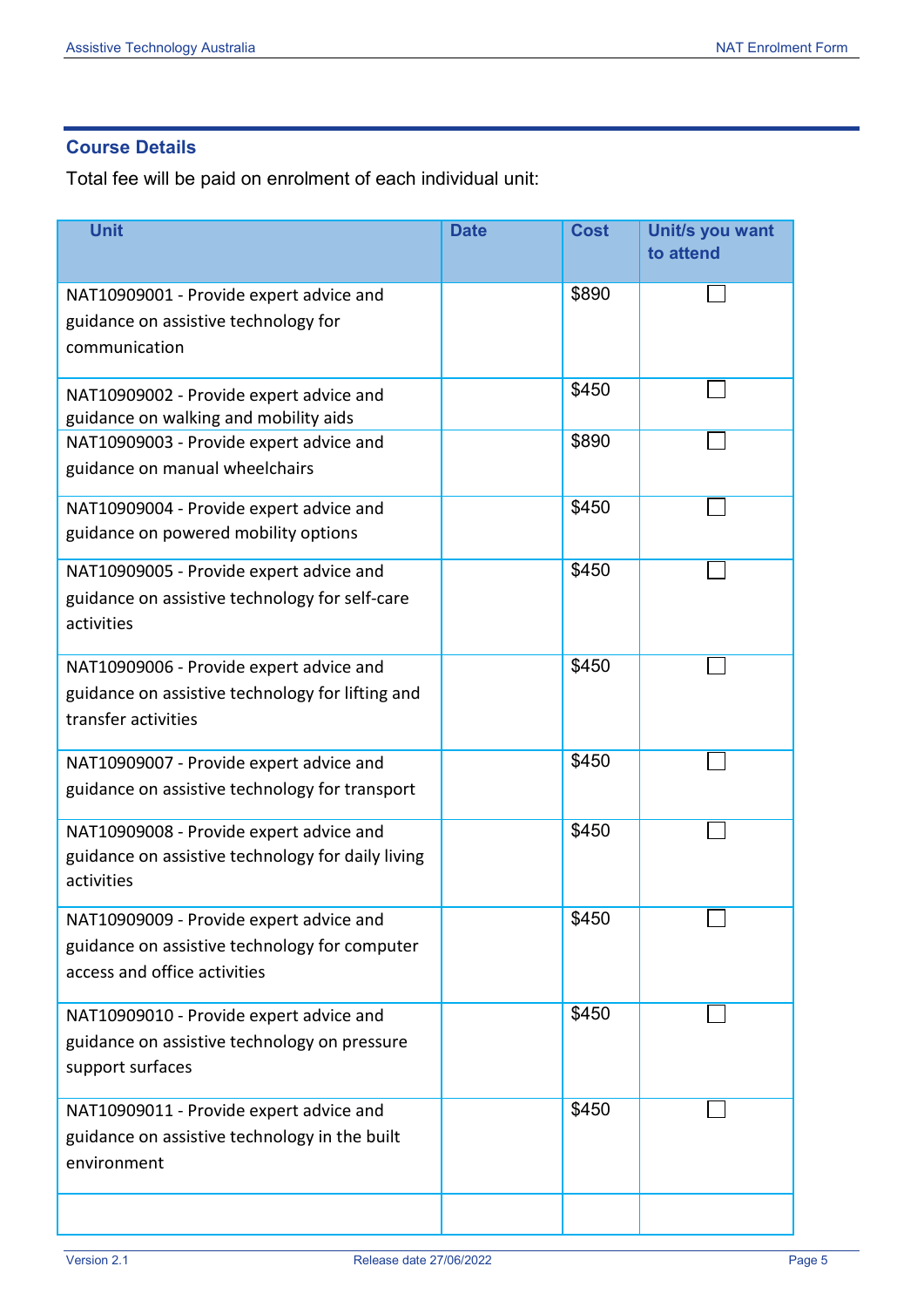| <b>Unit</b>                                                                                           | <b>Date</b> | <b>Cost</b> | Unit/s you want<br>to attend |
|-------------------------------------------------------------------------------------------------------|-------------|-------------|------------------------------|
| NAT10909012 - Provide expert advice and<br>guidance on digital assistive technology<br>solutions      |             | \$450       |                              |
| NAT10909013 - Provide expert advice and<br>guidance on assistive technology for leisure<br>activities |             | \$450       |                              |
| NAT10909014 - Provide expert advice and<br>guidance on assistive technology for vision<br>impairment  |             | \$450       |                              |
| NAT10909015 - Provide expert advice and<br>guidance on assistive technology for hearing<br>impairment |             | \$450       |                              |
| NAT10909016 - Provide expert advice and<br>guidance on assistive technology for memory<br>loss        |             | \$450       |                              |

## **Payment Information**

#### **Payment Method**

 **Invoice** Please provide the following details : • Invoice to:  $\sqrt{2}$ 

- 
- Company Name: \_\_\_\_\_\_\_\_\_\_\_\_\_\_\_\_\_\_\_\_\_\_\_\_\_\_\_\_\_\_\_\_\_\_\_\_\_\_\_\_\_\_\_\_\_
- Full Address:
- Email to send invoice:
- **Cheque** (Make cheques payable to **Direct Deposit**

Independent Living Centre NSW) Payable to Independent Living Centre NSW St George Bank, BSB 112 879 Acct No. 4295 40510

| Visa       | <b>Mastercard</b>           |            |
|------------|-----------------------------|------------|
|            | Name on Card: Name on Card: |            |
| Card No:   |                             |            |
| Exp Date:  | $1 - 1 - 1$                 | Amount: \$ |
| Signature: |                             |            |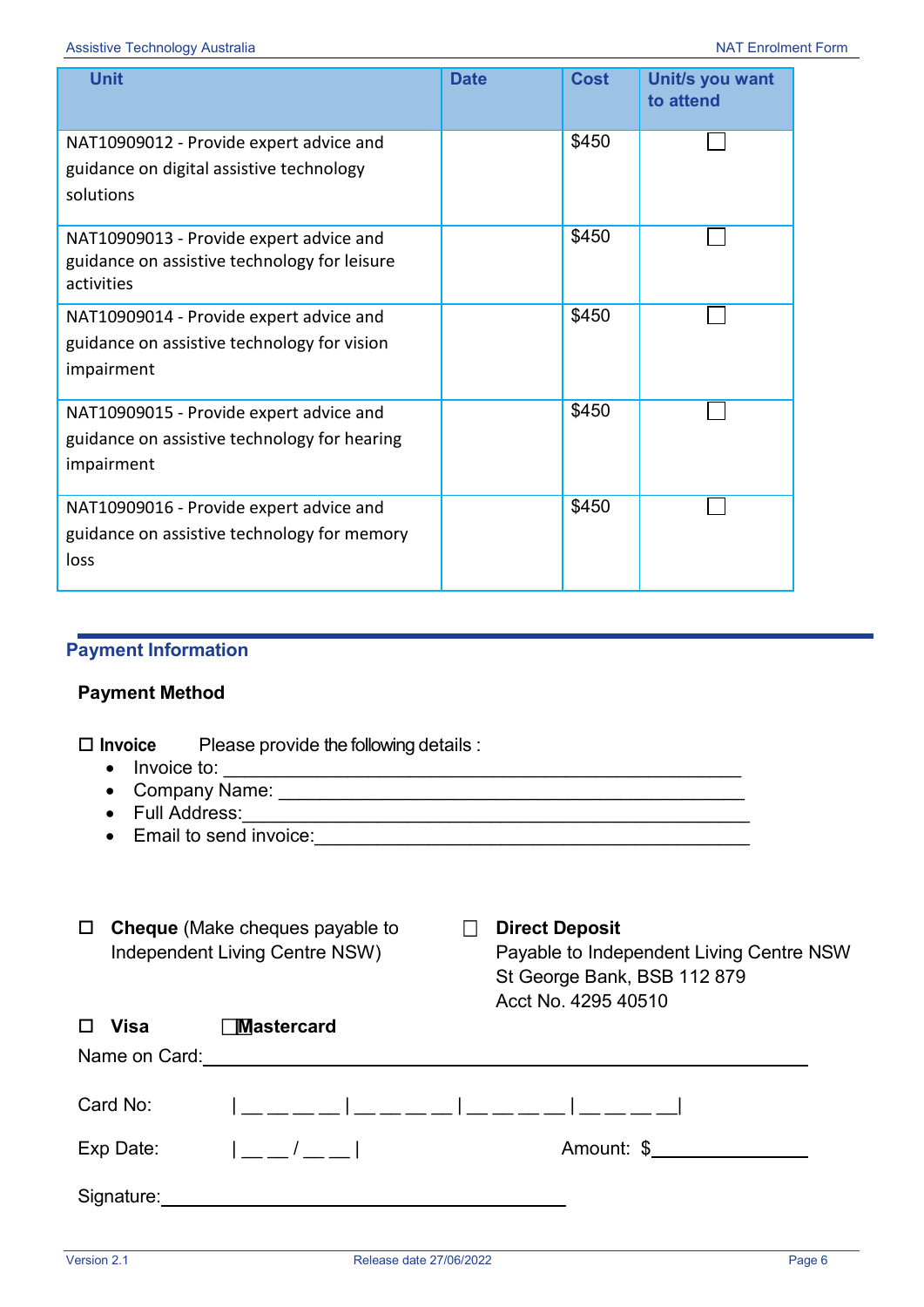Registration will not be finalised until payment is received. A receipt will be issued.

**Cancellation and refunds:** when a cancellation or refund is unavoidable, you can:

- Substitute a person in the course
- Request a refund up to 7 days prior to the course (less 10% admin fee)
- Request a transfer to another course

**Special considerations:** if you have any special needs or dietary requirements please attach the relevant information to your registration form.

**\_\_\_\_\_\_\_\_\_\_\_\_\_\_\_\_\_\_\_\_\_\_\_\_\_\_\_\_\_\_\_\_\_\_\_\_\_\_\_\_\_\_\_\_\_\_\_\_\_\_\_\_\_\_\_\_\_\_\_\_\_\_\_\_\_\_\_\_\_\_\_\_\_\_\_\_\_\_\_\_\_\_\_\_\_\_\_\_\_\_\_\_\_\_\_\_\_\_\_\_\_**

**\_\_\_\_\_\_\_\_\_\_\_\_\_\_\_\_\_\_\_\_\_\_\_\_\_\_\_\_\_\_\_\_\_\_\_\_\_\_\_\_\_\_\_\_\_\_\_\_\_\_\_\_\_\_\_\_\_\_\_\_\_\_\_\_\_\_\_\_\_\_\_\_\_\_\_\_\_\_\_\_\_\_\_\_\_\_\_\_\_\_\_\_\_\_\_\_\_\_\_\_\_**

**\_\_\_\_\_\_\_\_\_\_\_\_\_\_\_\_\_\_\_\_\_\_\_\_\_\_\_\_\_\_\_\_\_\_\_\_\_\_\_\_\_\_\_\_\_\_\_\_\_\_\_\_\_\_\_\_\_\_\_\_\_\_\_\_\_\_\_\_\_\_\_\_\_\_\_\_\_\_\_\_\_\_\_\_\_\_\_\_\_\_\_\_\_\_\_\_\_\_\_\_\_**

**\_\_\_\_\_\_\_\_\_\_\_\_\_\_\_\_\_\_\_\_\_\_\_\_\_\_\_\_\_\_\_\_\_\_\_\_\_\_\_\_\_\_\_\_\_\_\_\_\_\_\_\_\_\_\_\_\_\_\_\_\_\_\_\_\_\_\_\_\_\_\_\_\_\_\_\_\_\_\_\_\_\_\_\_\_\_\_\_\_\_\_\_\_\_\_\_\_\_\_\_\_**

**\_\_\_\_\_\_\_\_\_\_\_\_\_\_\_\_\_\_\_\_\_\_\_\_\_\_\_\_\_\_\_\_\_\_\_\_\_\_\_\_\_\_\_\_\_\_\_\_\_\_\_\_\_\_\_\_\_\_\_\_\_\_\_\_\_\_\_\_\_\_\_\_\_\_\_\_\_\_\_\_\_\_\_\_\_\_\_\_\_\_\_\_\_\_\_\_\_\_\_\_\_**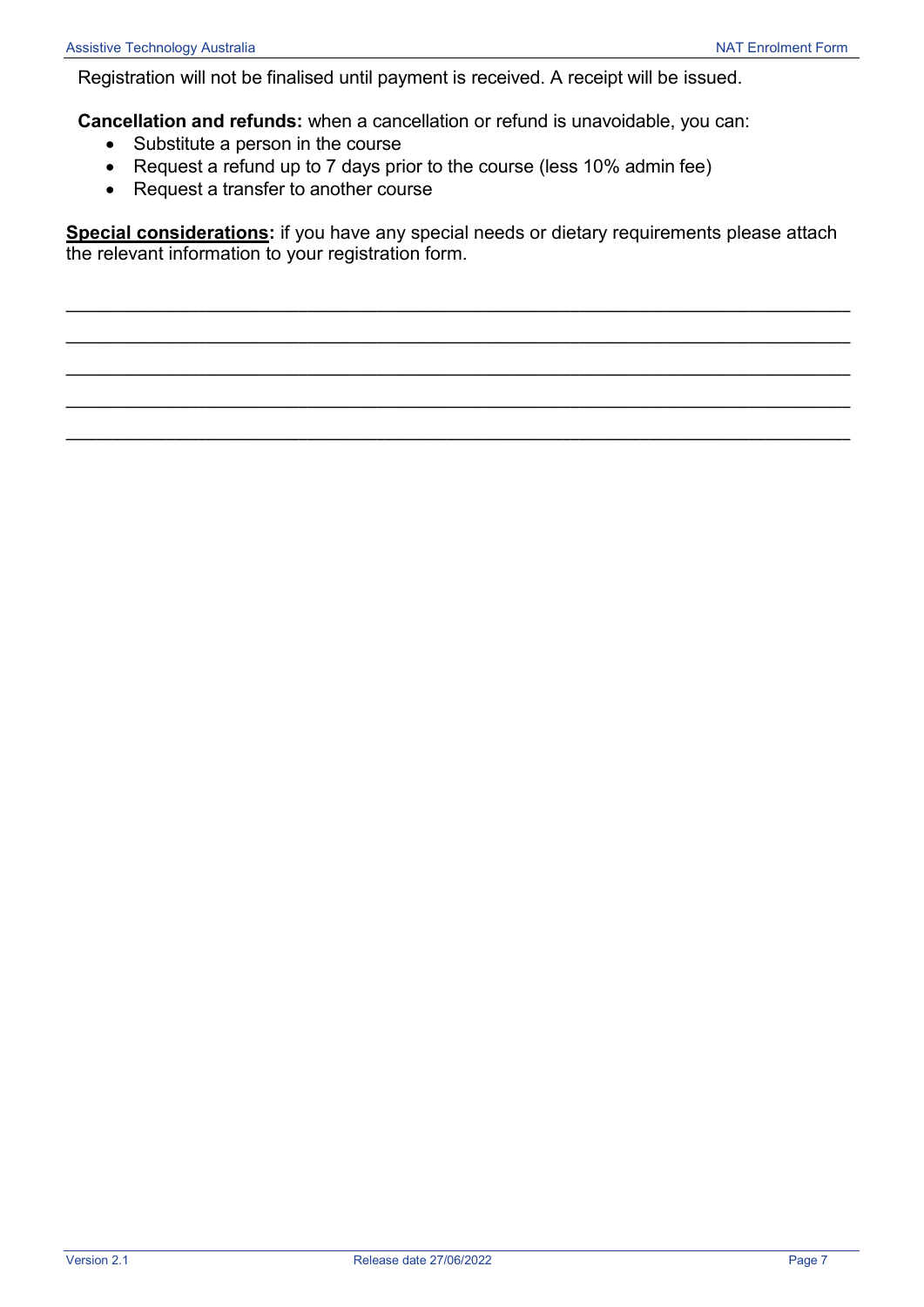#### **Privacy Notice**

If you do not already have a Unique Student Identifier (USI) and you want Assistive Technology Australia (AT Australia) to apply for a USI to the Student Identifiers Registrar (Registrar) on your behalf, AT Australia will provide to the Registrar the following items of personal information about you:

- your name, including first or given name(s), middle name(s) and surname or family name as they appear in an identification document;
- your date of birth, as it appears, if shown, in the chosen document of identity;
- your city or town of birth;
- your country of birth;
- your gender; and
- your contact details.

When we apply for a USI on your behalf the Registrar will verify your identity. The Registrar will do so through the Document Verification Service (DVS) managed by the Attorney-General's Department which is built into the USI online application process if you have documents such as a Medicare card, birth certificate, driver's licence, Australian passport, citizenship document, certificate of registration by descent, ImmiCard or Australian entry visa.

If you do not have a document suitable for the DVS and we are authorized to do so by the Registrar we may be able to verify your identity by other means. If you do not have any of the identity documents mentioned above, and we are not authorized by the registrar to verify your identity by other means, we cannot apply for a USi on your behalf and you should contact the Student Identifiers Registrar.

In accordance with section 11 of the Student Identifiers Act 2014 Cth (SI Act), we will securely destroy personal information which we collect from you solely for the purpose of applying for a USI on your behalf as soon as practicable after the USI application has been made or the information is no longer needed for that purpose, unless we are required by or under any law to retain it.

The personal information about you that we provide to the Registrar, including your identity information, is protected by the Privacy Act 1988 Cth (Privacy Act). The collection, use and disclosure of your USI are protected by the SI Act.

If you ask AT Australia to make an application for a student identifier on your behalf, AT Australia will have to declare that AT Australia has complied with certain terms and conditions to be able to access the online student identifier portal and submit this application, including a declaration that AT Australia has given you the following privacy notice:

You are advised and agree that you understand and consent that the personal information you provide to us in connection with your application for a USI:

- is collected by the Registrar for the purposes of:
	- $\circ$  applying for, verifying and giving a USI;<br> $\circ$  resolving problems with a USI; and
	- $\circ$  resolving problems with a USI; and  $\circ$  creating authenticated vocational equal
	- creating authenticated vocational education and training (VET) transcripts;
- may be disclosed to:
	- o Commonwealth and State/Territory government departments and agencies and statutory bodies performing functions relating to VET for:
		- the purposes of administering and auditing Vocational Education and Training (VET), VET providers and VET programs;
		- **education related policy and research purposes; and**
		- to assist in determining eligibility for training subsidies;
	- $\circ$  VET Regulators to enable them to perform their VET regulatory functions:
	- o VET Admission Bodies for the purposes of administering VET and VET programs;<br>concurrent and former Registered Training Organisations to enable them to deliver VE
	- current and former Registered Training Organisations to enable them to deliver VET courses to the individual, meet their reporting obligations under the VET standards and government contracts and assist in determining eligibility for training subsidies;
	- $\circ$  schools for the purposes of delivering VET courses to the individual and reporting on these courses;
	- the National Centre for Vocational Education Research for the purpose of creating authenticated VET transcripts, resolving problems with USIs and for the collection, preparation and auditing of national VET statistics;